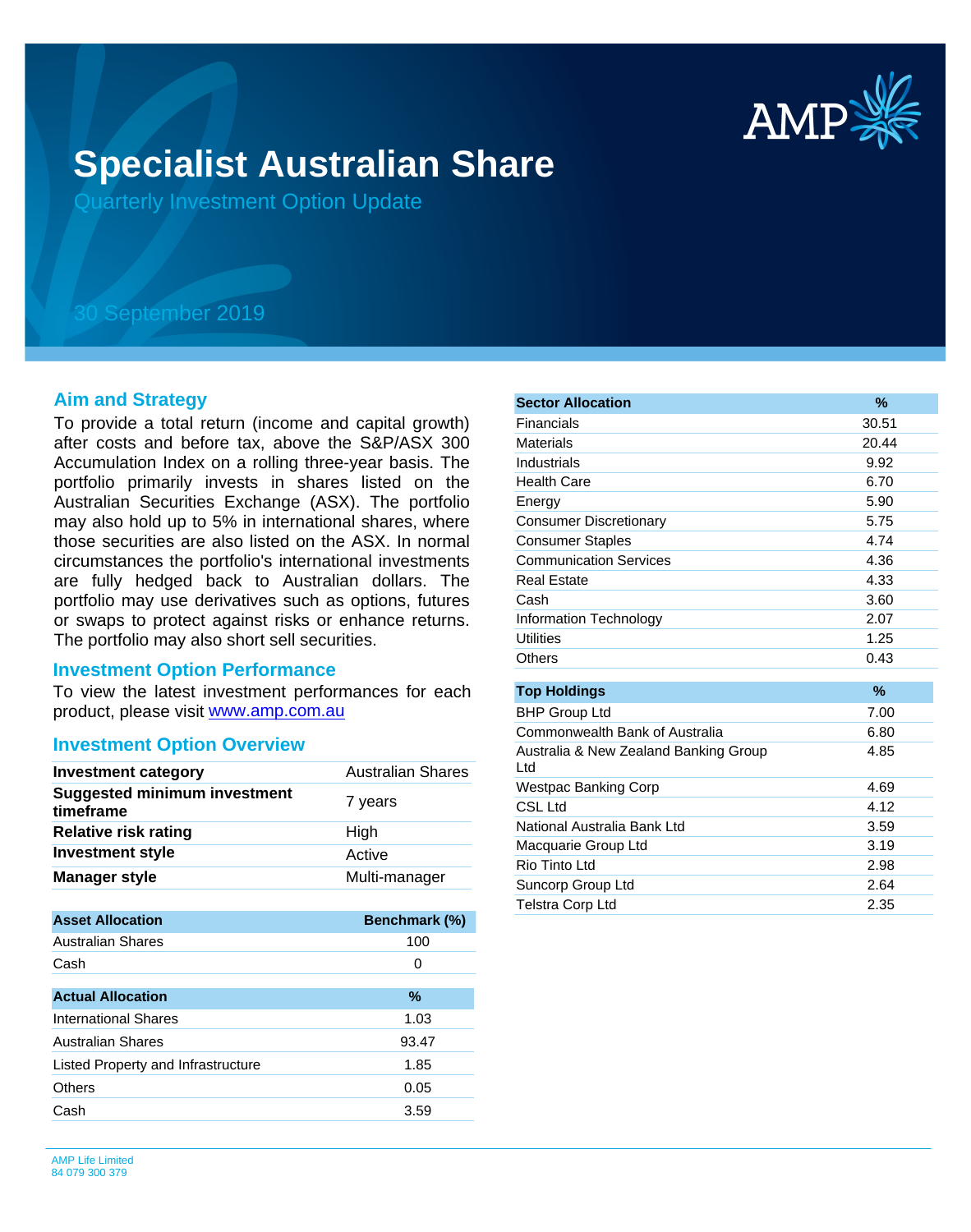## **Fund Performance**

In buoyed market conditions, the Fund posted a positive absolute return and outperformed its benchmark over the September quarter (before fees). All of the Fund's five underlying managers posted positive returns and Ironbark-Karara Capital and Schroders outperformed the benchmark, driving relative returns. Stock selection contributed positively to relative returns, while sector allocation detracted from relative returns.

In terms of sector allocation, the main detractors from relative returns were an overweight position in materials and underweight positions in health care and consumer staples. The only positive contribution came from an underweight allocation to utilities.

In terms of stock selection, the main positive contributors to relative returns were positions in energy, materials, consumer staples and consumer discretionary, while the main detractors were positions in financials and healthcare.

The largest individual contributors to relative returns were overweight positions in WiseTech Global, Independence Group and James Hardie Industries. Logistics software company WiseTech Global rose sharply (+25.4%) after reporting stronger than expected earnings over the 2018-19 financial year and its founder claimed the company is poised to benefit from ongoing US-China trade tensions and Brexit as its technology can navigate the increasingly complex global trade landscape. Gold and nickel mining company Independence Group soared (+38.1%) after announcing that it was seeking a nickel sulphide discovery to complement its high-performing Nova mine to meet the worldwide supply deficit due to increasing demand for batteries. Meanwhile, buildings products group James Hardie Industries climbed (+32.9%) after reporting solid 1Q 2020 earnings results, especially from its North American business due to lower operating costs, management changes and lower input costs.

The largest individual detractors from relative returns were overweight positions in CYBG, Iluka Resources and Rio Tinto. UK-based banking group CYBG fell sharply (-39.2%) as it experienced renewed margin pressure in UK mortgages and heightened concerns about greater than expected costs of compensation due to the industry-wide mis-selling of payment protection insurance. Resources company Iluka Resources fell sharply (-25.3%) despite delivering a net profit increase of 8.8% over 1H 2019, as it warned about higher costs and difficult market conditions for Zircon in coming months. Meanwhile, iron ore miner Rio Tinto declined (-7.6%), despite reporting solid 1H 2019 earnings results as recovering Brazilian supply and ongoing US-China trade tensions could cause iron-ore prices to fall from their current high levels.

### **Market Review**

Australian shares rose over the September quarter, the S&P/ASX200 total return index closing up by 2.37%, with more record-highs being hit during the period. A Reserve Bank of Australia (RBA) rate cut buoyed Australian markets in July, as did solid rises from the US and other international exchanges. Australian shares subsequently pulled back in August amid a mostly lacklustre corporate reporting season. Unsurprisingly, retail earnings were generally weak, although this was not across the board with some major retailers surprising on the upside. Pockets of relative strength were also evident in some of the more niche medium and smaller cap stocks. The market then rose in September, as did broader international markets, as traders became slightly less pessimistic on the now-familiar concerns of US economic growth and China/US trade tensions. Some positive indications from the Melbourne and Sydney property markets, which have undergone a significant correction over the past two years, also helped domestic sentiment, given the Australian economy's very large exposure to the sector. The share market also appeared to largely price-in an early October official interest rate rise, which materialised one day after quarter-end.

### **Outlook**

Australian shares remain exposed to global economic uncertainty and constrained growth in Australia. As a result, further short-term weakness is a high risk. Against this background, the Reserve Bank of Australia has issued accommodating communications.

However, valuations are reasonable, particularly when compared against low bond yields. Global growth indicators are expected to improve by next year and Australian monetary and fiscal policy are supportive, all of which should support decent gains for share markets on a 6-12 month horizon.

In the current environment, investors should benefit by being highly selective and focusing on companies with robust business fundamentals.